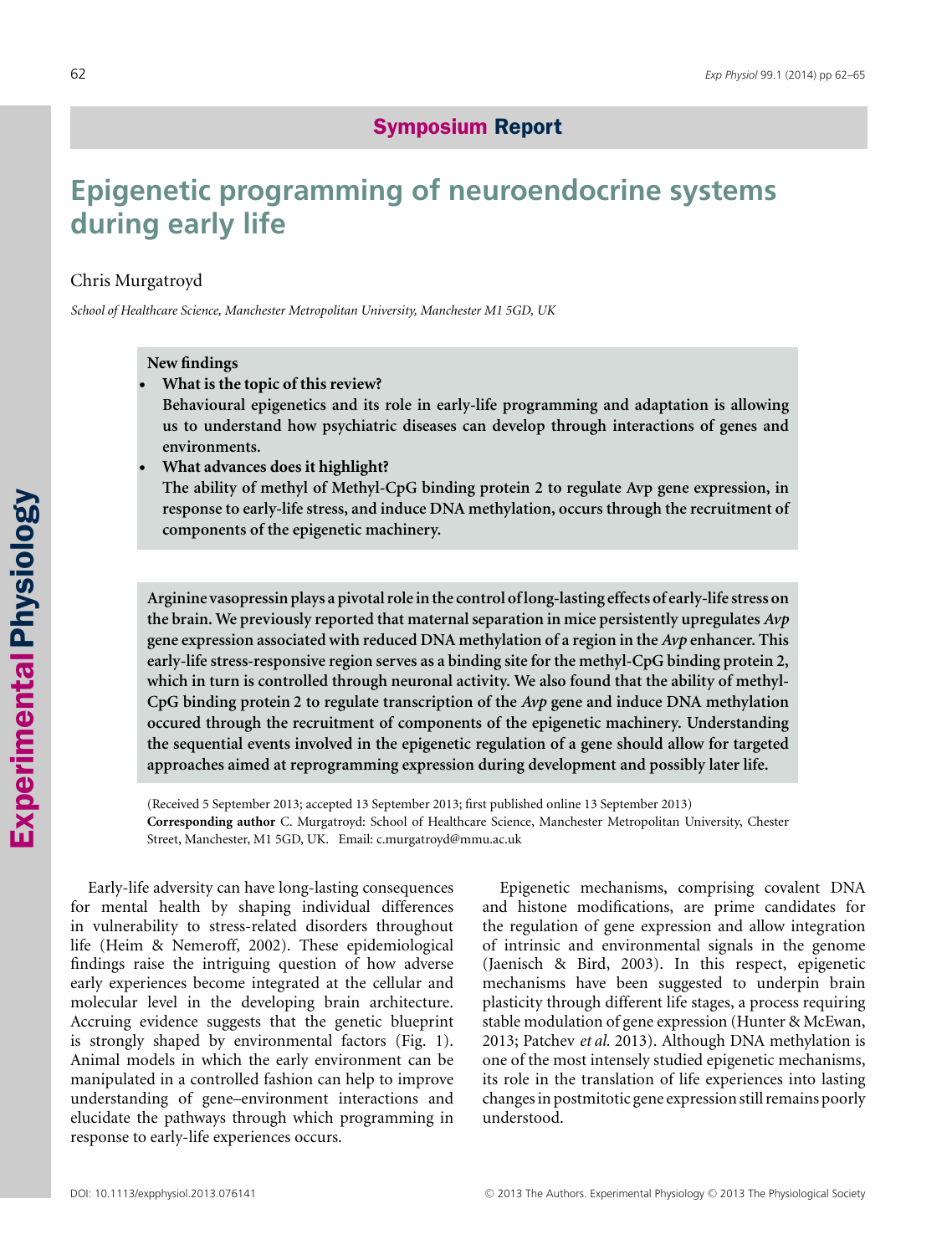Adverse conditions during early life can impact on experience-dependent maturation of structures underlying emotional functions and endocrine responses to stress, such as the hypothalamic–pituitary–adrenal (HPA) axis (a major part of the body's stress system), leading to increased stress responsivity in adulthood (Seckl & Meaney, 2004). Consistent with this concept, depressed patients with a history of childhood abuse or neglect are often characterized by hyperactivity of the HPA axis (Heim & Nemeroff, 2002).

In order to translate findings from humans to mice, we used periodic infant–mother separation [known as maternal separation (MS); 3 h per day from postnatal day 1 to 10] during early postnatal life (Murgatroyd *et al.* 2009). This is one of the most commonly used models for inducing early-life stress in rodents (Nishi *et al.* 2013), characterized by lifelong elevated glucocorticoid secretion, heightened endocrine responsiveness to subsequent



#### **Figure 1. Epigenetics allows the genome to dynamically respond to the environment**

DNA can be compared to the hardware of a computer, while the operating system of the DNA, the epigenetic programming, enables the processing of decisions regarding which functions the DNA hardware does and does not perform. Environmental conditions can be thought of as inputted data that allow the epigenetic software to meet nature's goals of adaptation.

stressors, and disruption of the homeostatic mechanisms that regulate the activity of the HPA axis. All of these signs are considered to be pathogenic factors in disorders of mood and cognition (Holsboer, 2000; Pariante & Lightman, 2008).

Using this rodent model of early-life adversity, we examined the coupling of experience-driven neuronal activity with DNA methylation and gene expression. We focused on the expression of the two hypothalamic neuropeptides that regulate HPA axis activity by increasing the synthesis and release of pituitary adrenocorticotrophin, namely, arginine vasopressin (AVP) and corticotrophin-releasing hormone. Abundant evidence links AVP and corticotrophin-releasing hormone to mood and cognitive behaviours, making their receptors targets for potential psychopharmacological interventions (Bao & Swaab, 2010).

Specifically, we showed that MS leads to reduced DNA methylation at a downstream enhancer of the *Avp* gene within the parvocellular subdivision of the paraventricular nucleus of the hypothalamus. These epigenetic events are accompanied by persistent upregulation of *Avp* mRNA expression and consequently, sustained hyperactivity of the HPA axis. Importantly, the MS-induced endocrine phenotype lasted for at least 1 year following the initial adverse event and could be normalized through administration of an AVP V1b receptor antagonist. Moreover, we identified specific cytosine residues, within cytosine–guanine (CpG) dinucleotide residues, at the *Avp* enhancer whose sustained hypomethylation after MS is critical for the regulation of *Avp* expression. These residues correspond to high-affinity, contextspecific binding sites for the methyl-CpG residuebinding protein Mecp2. Furthermore, depolarization of hypothalamic cells induced site-specific phosphorylation of Mecp2 via calmodulin kinase II and thus controlled the function of Mecp2 as reader and interpreter of the DNA methylation signal at the *Avp* enhancer. This result is consistent with previous findings that neuronal depolarization-dependent  $Ca^{2+}$  influx and activation of calmodulin kinases causes phosphorylation of Mecp2 (Zhou *et al.* 2006). Such modification is considered to impair the ability of Mecp2 to bind methylated DNA



#### **Figure 2. A stepwise pathway in the epigenetic programming of** *Avp* **during hypothalamic development in a time-dependent manner**

Methyl-CpG binding protein 2 (MeCP2) binds to *Avp* enhancer, following prior binding of sequencespecific factors, and recruits histone deacetylases (HDACs) and DNA methyltransferases (DNMTs) to target DNA methylation and repressive chromatin.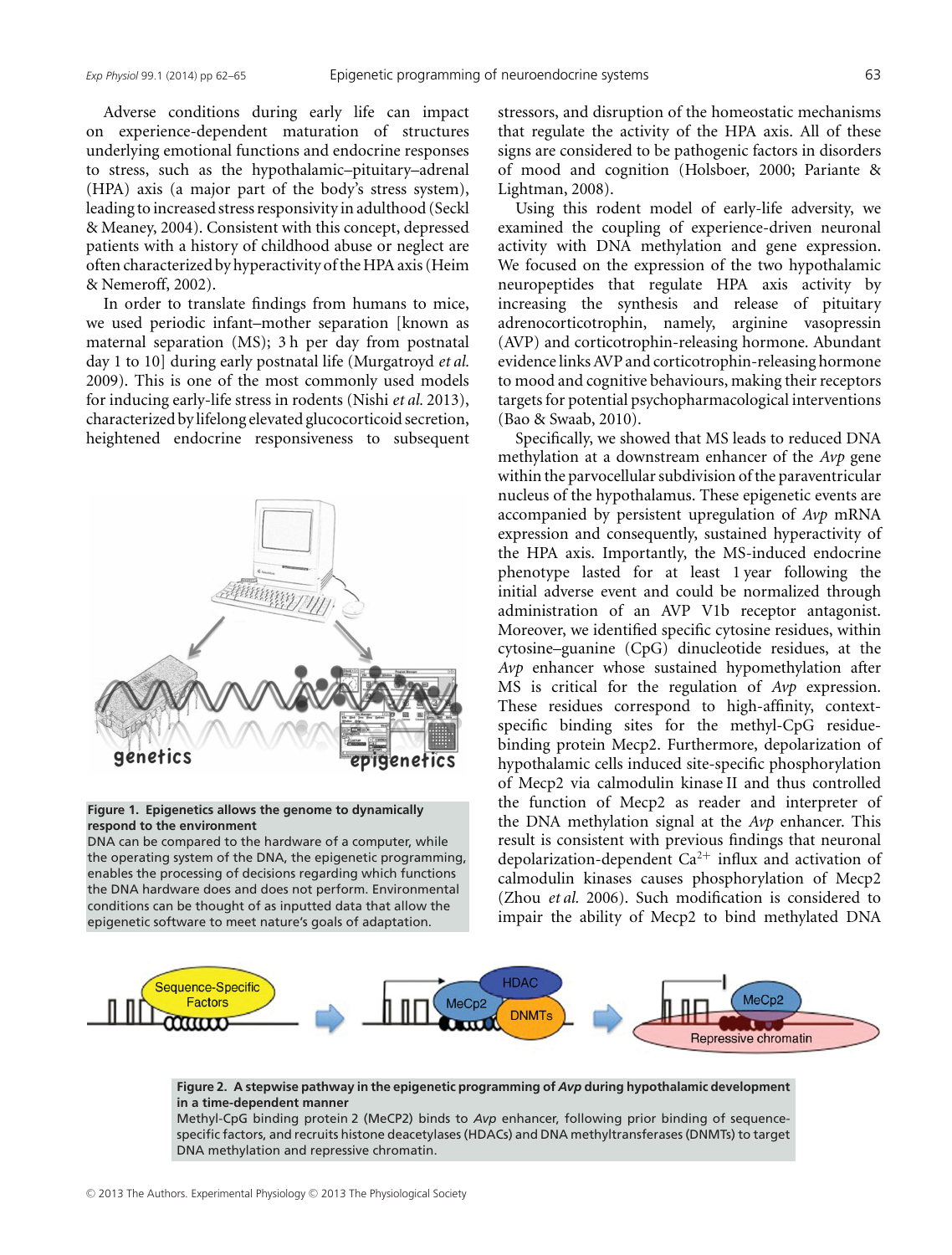and relieve repression of target genes. The concept that experience-dependent stimuli dynamically control the methylation of the *Avp* enhancer is further supported by the observation that MS induces contemporaneous increases in calmodulin kinase II activation and Mecp2 phosphorylation, indicating that the sequential order of these events plays a major role in the establishment of epigenetic marks. Once established, the observed differences in  $A\nu p$  enhancer methylation centred on Mecp2 binding sites, which appeared to be actively maintained in MS mice.

Collectively, we propose that MS-induced depolarization of neurons in the paraventricular nucleus drives Mecp2 phosphorylation and enhanced *Avp* expression, thereby serving as a key mediator of the effects of MS. Moreover, MS tilts the balance towards persistent hypomethylation and *Avp* overexpression by lasting reductions in Mecp2 binding (Murgatroyd & Spengler, 2011).

Following on, we investigated how Mecp2 regulates and establishes epigenetic marking at the *Avp* enhancer. We now show that Mecp2 co-associates with repressive histone marks, histone deacetylases 1 and 2 and DNA methyltransferases 3a and 3b to establish repressive epigenetic marks. In addition, we show that Mecp2 is recruited during neurodevelopment to the *Avp* enhancer following prior binding of early developmental factors known to recruit histone- and DNA methylationmodifying enzymes. We propose that this lays the ground for further Mecp2 occupancy at the AVP enhancer. Given that early social experiences influence specific brain circuits during specific developmental stages (Andersen & Teicher, 2008; Loman & Gunnar, 2010), elucidation of the pathway establishing epigenetic regulation of *Avp* during hypothalamic development could enable the targeting of part of the epigenetic machinery in a timedependent manner to regulate long-term programming of *Avp* expression in response to early experience (Fig. 2).

Another rodent model uses chronic social stress in rats to model postpartum depression and anxiety and allows testing of adult maternal behaviour and programming of neuroendocrine genes (Nephew & Bridges, 2011). Dams exposed to early-life chronic social stress as infants displayed long-term effects on the neuroendocrinology of maternal care, consisting of reduced oxytocin, prolactin and *Avp* gene activity in brain nuclei involved in the control of maternal behaviour, with the overall result being a decreased nursing efficiency in the adult dams (Murgatroyd & Nephew, 2013). Further studies are aiming to elucidate the epigenetic mechanisms linking exposure to chronic social stress during early development to the longterm effects on adult maternal behaviour and oxytocin and prolactin activity.

### **Perspectives**

Behavioural epigenetics and its role in early-life programming and adaptation is a relatively new research field crucial in aiding our understanding of psychiatric diseases, through interactions of genes and environments. It is important to comprehend the mechanisms of how such processes encode DNA memories so that we might be able to take advantage of these early opportunities in neurodevelopmental processes (Nagy & Turecki, 2012). The identification of potential windows for timely therapeutic interventions in DNA memory-mediated disease states following early social stress is likely to be more effective and less costly than addressing problems at a later age (Hoffmann & Spengler, 2012). Refinements to translational animal models are an important way to address the impact of environmental interactions, such as maternal care and early-life stress. This will advance our understanding of how nature and nurture conspire in early life and ultimately allow us to foster appropriate preventive measures in the management of complex diseases and behaviours.

#### **Call for comments**

Readers are invited to give their opinion on this article. To submit a comment, go to: http://ep.physoc.org/ letters/submit/expphysiol;99/1/62.

#### **References**

- Andersen SL & Teicher MH (2008). Stress, sensitive periods and maturational events in adolescent depression. *Trends Neurosci* **31**, 183–191.
- Bao AM & Swaab DF (2010). Corticotropin-releasing hormone and arginine vasopressin in depression: focus on the human postmortem hypothalamus. *Vitam Horm* **82**, 339–365.
- Heim C & Nemeroff CB (2002). Neurobiology of early life stress: clinical studies. *Semin Clin Neuropsychiatry* **7**, 147–159.
- Hoffmann A & Spengler D (2012). The lasting legacy of social stress on the epigenome of the hypothalamic–pituitary– adrenal axis. *Epigenomics* **4**, 431–444.
- Holsboer F (2000). The corticosteroid receptor hypothesis of depression. *Neuropsychopharmacology* **23**, 477–501.
- Hunter RG & McEwen BS (2013). Stress and anxiety across the lifespan: structural plasticity and epigenetic regulation. *Epigenomics* **5**, 177–194.
- Jaenisch R & Bird A (2003). Epigenetic regulation of gene expression: how the genome integrates intrinsic and environmental signals. *Nat Genet* **33**, 245–254.
- Loman MM & Gunnar MR (2010). Early experience and the development of stress reactivity and regulation in children. *Neurosci Biobehav Rev* **34**, 867–876.